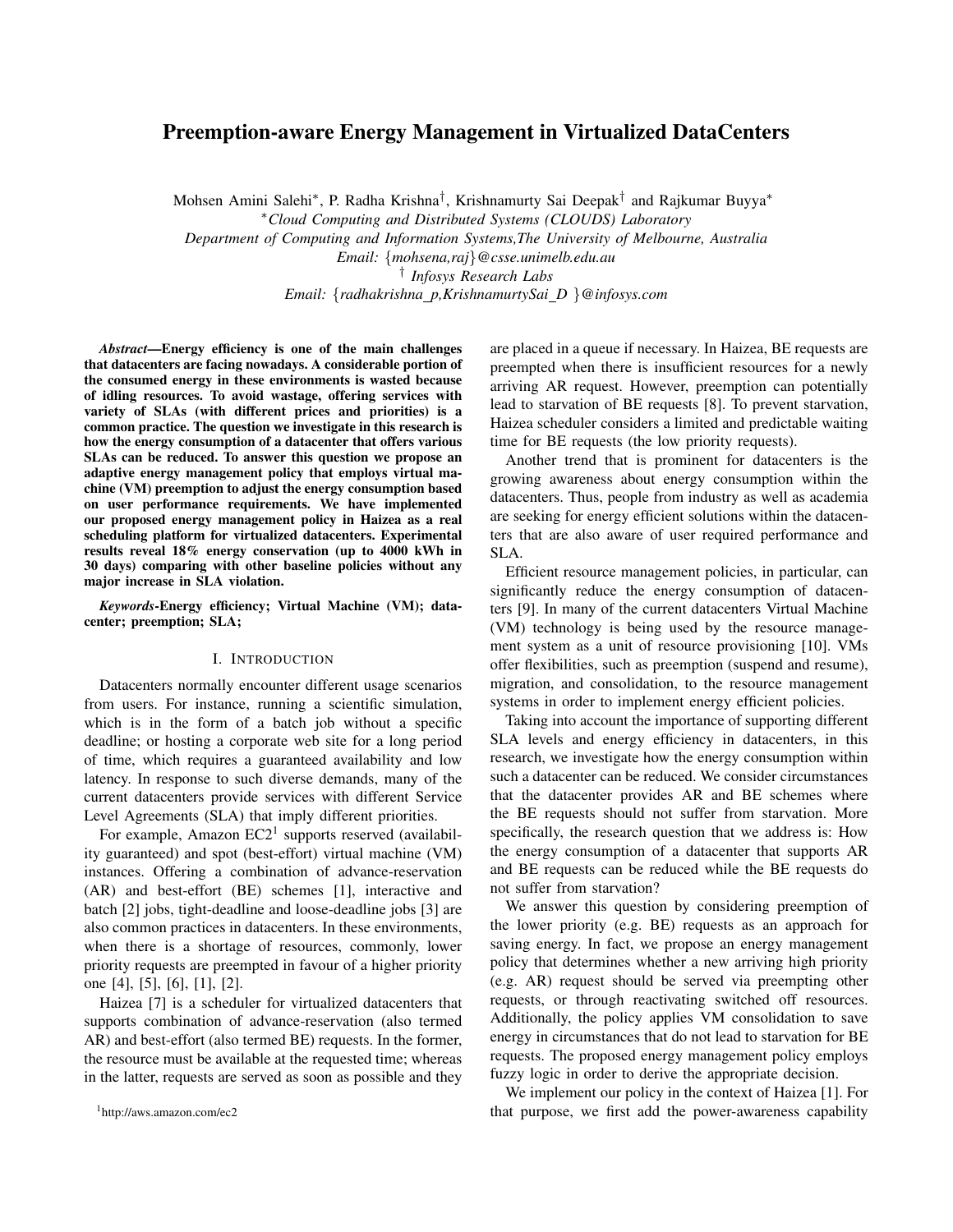to the Haizea; then, we incorporate our proposed energy management policy into that.

In summary, contributions of this research are threefold:

- Proposing an adaptive energy management policy within a datacenter via preemption-awareness.
- Extending the Haizea scheduler with energy-awareness capabilities.
- Incorporating and evaluating the proposed energy management policy in the extended Haizea.

Extensive experiments under realistic conditions indicate that the proposed policy significantly saves energy without any major starvation for lower priority requests.

The rest of this paper is organized as follows: In Section II related research work is introduced. In Section III, three contributions of this research are explained. Performance evaluation of the proposed policy is reported in Section IV. Finally, conclusion and future works are provided in Section V.

### II. RELATED WORK

Over the last few years, energy efficient resource management has extensively been studied. Many of these studies have employed VM consolidation for energy conservation. Another well studied approach is using dynamic voltage/frequency scaling (DVFS). In this section, we review related research works in these areas and position our work in comparison with them.

Berral et al. [11] investigated a supervised machine learning approach for workload consolidation without SLA violation within a datacenter. They applied machine learning to predict the energy efficiency as well as performance of a job on a set of resources. By contrast, we investigate situation with multiple SLA levels where one level has preemptive priority over the other.

In another work based on VM consolidation [12], the authors applied limited lookahead control in order to maximize the datacenter profit via energy consumption minimization and SLA violations. The controller decides the number of physical and virtual machines to be allocated for each VM. Although we aim at the same objective in this research, we consider how preemption can affect energy consumption where requests have preemptive priority.

Petrucci et al. [13] presented an adaptive energy management policy based on DVFS that considers both user's required performance and energy consumption within a platform with multiple application services. On the contrary, we consider decisions such as switching on/off resources and preemption to save energy.

pMapper [14], provides an energy-aware application placement platform in heterogeneous datacenters that minimizes energy and migration costs while meeting performance guarantees. Our work differs from pMapper in the sense that we focus on the impact of suspend and resuming (preempting) VMs as the energy conservation tool, whereas pMapper considers the impact of live migration of VMs.

Kephart et al. [15] proposed an agent-like approach for controlling both response time and power consumption within a cluster. They apply a coordinator between two independent modules, one for optimizing response time and the other for energy consumption. The coordinator uses reinforcement learning to learn models of dependency between power consumption and response time. By contrast, we focus on the circumstances that requests are in different levels of SLA. Additionally, we consider VM-based provisioning whereas Kephart et al. [15] consider web-based requests.

#### III. ENERGY MANAGEMENT SCHEME

In this section, we describe the proposed energy management policy in addition to the modifications in Haizea to make it energy-aware. We also describe how the proposed policy was implemented in Haizea.

# *A. Preemption-aware Energy Management Policy (PEMP)*

The overall objective of the energy management policy is reducing energy consumption, while satisfying the users' performance demand within a datacenter.

As mentioned earlier, requests in the system are of two distinct levels of priority, namely, advance-reservation (AR) and best-effort (BE). In the former, which has the preemptive priority, the request has to be served within the requested time. In the latter, however, requests should not suffer from starvation. Nonetheless, preempting BE requests in favour of AR requests and scheduling them in a later time slot leads to increase in waiting time and can potentially end up with indefinite waiting time for BE requests (i.e. starvation) [5].

Therefore, to avoid starvation, we consider a situation where BE requests also have a predictable waiting time. For that purpose, the system administrator defines a *maximum average waiting time* (termed MAWT) for BE requests. Here, we assume MAWT to be  $\alpha$  (also called *waiting factor*) times longer than the average duration of BE requests (i.e.  $MAWT = \alpha \cdot |duration|$ . For example, the administrator can choose the MAWT to be 5 times of the average duration of BE requests.

In this situation, resource acquisition for an arriving AR request should be performed in a way that the average waiting time of BE requests remain smaller than the MAWT and also minimum possible energy would be consumed. Resource acquisition can be carried out either via preemption of resources that run BE requests, or switching on more resources. Additionally, the policy can decide to perform VM consolidation to save energy.

Preemption is applied when the risk of violating MAWT for BE requests is low. By contrast, when the violation risk is high, the policy should switch on resources and offload requests to them. Finally, when energy consumption is high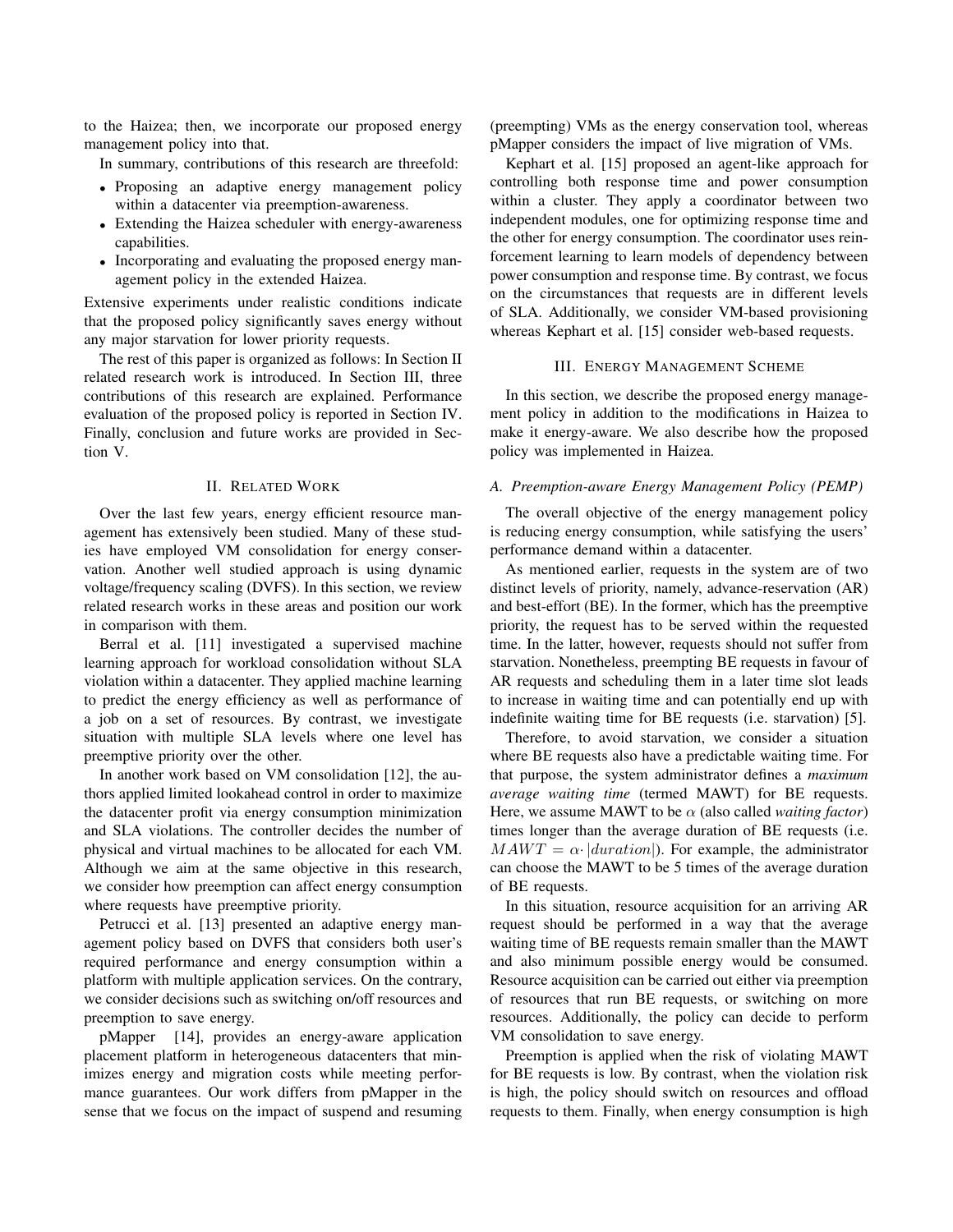and the average waiting time of BE requests is low, the policy should apply VM consolidation to save energy.

In fact, the risk of violating MAWT and energy consumption are decisive variables. These variables can be expressed using linguistic variables such as low, medium, and high. Considering the fuzzy logic power in modelling linguistic variables in a system [16], we employ that to model the variables and infer the proper decision.

The proposed fuzzy engine inputs should describe the violation risk and energy consumption. The output of the fuzzy engine is a value that drives the decision of how to allocate resources for an arriving AR request. The output broadly can be switching on resources, preemption, consolidation, or a combination of these actions. We define violation risk of MAWT as follows:

$$
V = \frac{\tau}{\alpha \cdot E} \tag{1}
$$

where  $\alpha$  is the waiting factor, and E and  $\tau$  are the average duration and average waiting time of BE requests, respectively. E is calculated based on Equation 2.

$$
E = \frac{\sum_{i=1}^{N} n_i \cdot d_i}{\sum_{i=1}^{N} n_i}
$$
 (2)

where  $N$  is the number of BE requests waiting in the queue,  $n_i$  is the number of resources, and  $d_i$  is the duration required by BE request  $i$ .

Also,  $\tau$  in Equation 1 is defined based on Equation 3.

$$
\tau = \frac{\sum_{i=1}^{N} n_i \cdot w_i}{\sum_{i=1}^{N} n_i} \tag{3}
$$

where  $w_i$  is the waiting time of BE request i. Values more than one for violation risk  $(V > 1)$  shows that BE requests are waiting for more than the MAWT.

The second input of the fuzzy engine helps in deciding about preemption or switching on/off resources. Therefore, we consider the utilization of the currently switched on resources  $(C)$  as the second input.  $C$  is defined according to the Equation 4:

$$
C = \frac{L}{P \cdot T} \tag{4}
$$

where  $P$  is the number of switched on resources;  $T$  is the latest completion time of the current requests, and L is the total load which is calculated based on Equation 5.

$$
L = \sum_{i=1}^{N} d_i \cdot n_i \tag{5}
$$

Values of  $C$  vary between  $[0, 1]$ . Lower values for  $C$ shows that the switched on resources are under-utilized. By contrast, values near to 1 indicate that high utilization of the currently switched on resources.

Based on the description, the fuzzy reasoning engine can be expressed as follows:

$$
V \times C \to D
$$
  
\n
$$
C = \{VL, L, M, H, VH\}
$$
  
\n
$$
V = \{VLR, LR, HR, VHR\}
$$
  
\n
$$
D = \{NP, QP, HP, 3QP, AP, LC, MC, HC\}
$$
\n(6)

where  $VL, L, M, H, VH$  indicate very low, low, medium, high, and very high fuzzy sets for  $C. VLR, LR, HR, VHR$ stands for very low risk, low risk, high risk, and very high risk, respectively, for  $V$ .  $D$  shows the output fuzzy sets of the fuzzy reasoning engine which can range from NP, which means no preemption and resources should be switched on, QP, which means that quartile of requested resources should be allocated through preemption and the rest has to be allocated via switching on resources. Similarly,  $HP$  and  $3QP$  stand for half preemption and 3 quartile preemption. AP indicates that all resources should be allocated through preemption which implies that no additional resources should get switched on. Finally, LC, MC, and  $HC$  indicate low, medium, and high consolidation of VMs, which help in determining the number of resources that can get switched off.

Since there are 2 inputs with 4 and 5 fuzzy sets, the fuzzy rule-base has 20 rules. For instance, one rule in the fuzzy rule base is as follows:

if V is M and C is H then D is 
$$
HP
$$
 (7)

which means that if  $V$  is medium and  $C$  is high, then  $D$ is HP. This means that half of the requested resources have to be allocated via preemption and the other half through switching on resources. The fuzzy rule-base is formed based on our expectation from the system behaviour. Then, these rules were fine-tuned through extensive experiments and evaluating the outcomes in different conditions. The entire rule-base is accessible in our web site<sup>2</sup> for interested readers.

The functionality of the fuzzy engine can be expressed via the relation in Equation 8:

$$
f(x) = \frac{\sum_{r=1}^{R} \bar{y}^{r} \cdot \mu_{C}^{r}(x_{1}) \cdot \mu_{V}^{r}(x_{2})}{\sum_{r=1}^{R} \mu_{C}^{r}(x_{1}) \cdot \mu_{V}^{r}(x_{2})}
$$
(8)

where  $r$  indicates a fuzzy rule and  $R$  is the total number of rules in the rule base (i.e.  $R = 20$ );  $x_1$  and  $x_2$  are the current

<sup>2</sup>http://ww2.cs.mu.oz.au/∼mohsena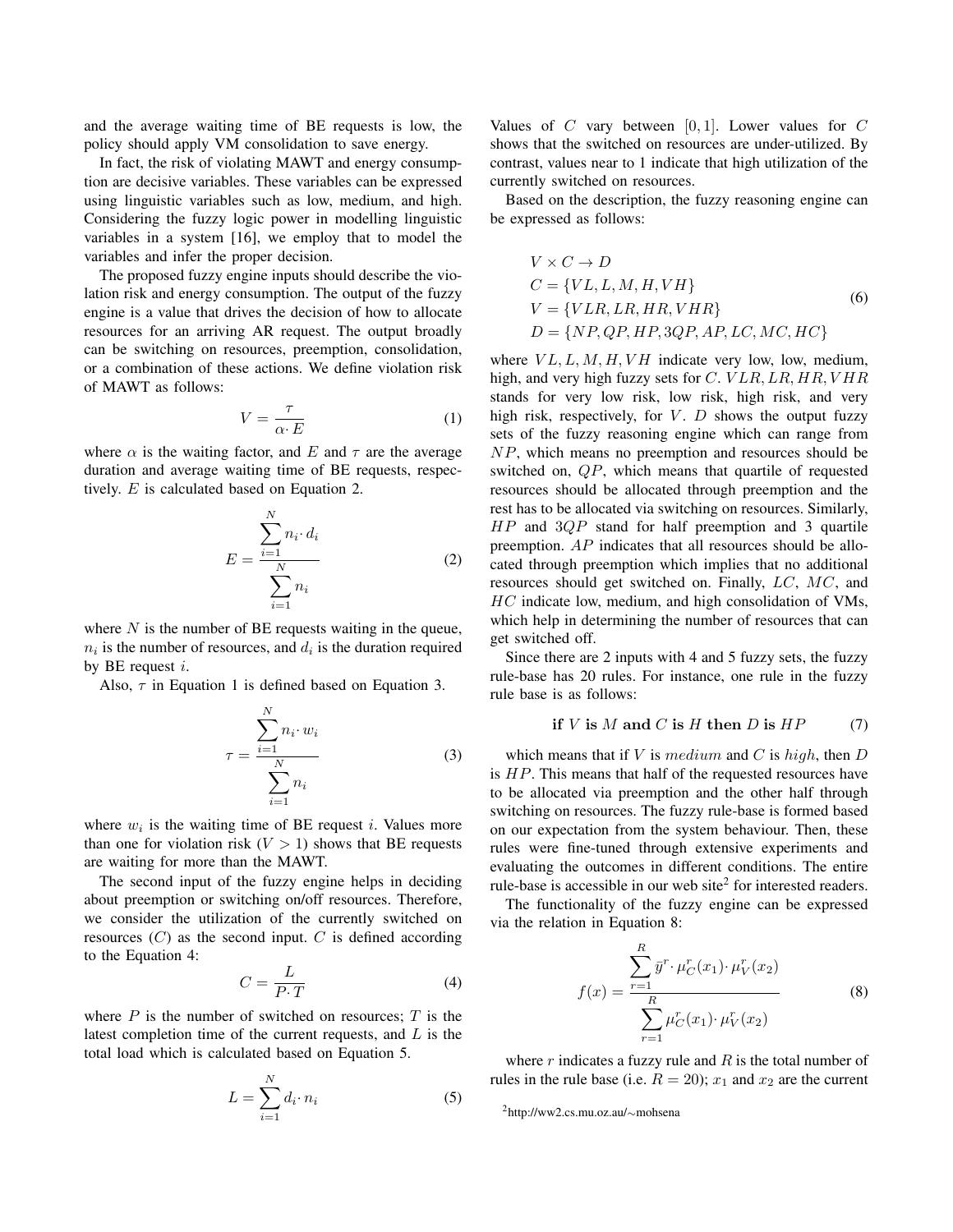values of  $C$  and  $V$  respectively, that are input values for the fuzzy engine.  $\mu_C^r(x_1)$  and  $\mu_V^r(x_2)$  show the membership value of the  $x_1$  and  $x_2$  in the membership function of  $r<sup>th</sup>$ rule. Finally,  $\bar{y}^r$  expresses the center of fuzzy membership function fired by rth rule from the output fuzzy set.  $f(x)$ covers values more than −1.

We used triangular membership function for all inputs and output variables. Also, we implemented the fuzzy engine using a singleton fuzzifier, product inference engine, and center of gravity defuzzifier [16]. It is worth mentioning that the proposed policy is not a scheduling policy. Indeed, it is the "energy management" component of the resource management system, which works closely with the scheduler but it is not the scheduler. The proposed policy determines how resources should be allocated for a new AR request. Then, a scheduling policy, e.g. backfilling, handles the scheduling of requests on the existing resources.

### *B. Energy-awareness in Haizea*

Haizea [1] is an open source platform that can be used as the scheduling backend of a virtual infrastructure manager, such as OpenNebula [17], within a datacenter.

Haizea is a lease-base scheduler. A lease is an agreement between resource provider and resource consumer whereby the provider agrees to allocate resources to the consumer according to the lease terms presented by the consumer [1]. In Haizea, the lease terms include the hardware, software, and availability period for that hardware and software. Haizea uses VMs to implement leases. Haizea supports AR and BE leases where AR leases have preemptive priority over the BE leases. Thus, in situation that there is not enough resources available for AR leases, BE leases have to be preempted in favour of AR leases. Haizea takes into account all the overheads of suspending and resuming the VMs and schedules them.

Haizea, by default, assumes that all resources are switched on and are ready to be utilized. To add energy-awareness to the Haizea, this assumption has to be relaxed. In fact, in the energy-aware Haizea, the assumption is that resources are switched off initially. Then, as the time passes and the demand increases, the resources are switched on. Accordingly, when there is not any scheduled request on a resource, the resource is switched off. Adding these capabilities entails significant modification in the architecture of Haizea.

As a result of these modification, Haizea lease scheduler is equipped with new functionalities that allow:

- Switching on resources in an on-demand manner. Here, on-demand refers to situation that the number of switched on resources is not adequate to serve AR requests. In our energy management policy on-demand switching on can also be carried out when there is a risk of starvation.
- Switching off the resources when they are not required. This occurs when there is not any scheduled request on

a resource.

- VM consolidation which takes place when some resources are under-utilized. In this circumstances, by rescheduling and re-allocating VMs from some resources, they become idle and, therefore, switched off. In the implementation, we apply VM consolidation on resources that have smallest number of leases scheduled on them.
- The scheduler also modified in a way that just considers switched on resources at each moment. In other words, the scheduler enabled to dynamically add and remove resources from the scheduling.

Apart from the mentioned modifications, there are plenty of minor changes in the new structure. We uploaded the energy-aware version of Haizea to our web site. Interested readers should be able to understand the modifications clearly by downloading and reviewing the code and documentations. We did the implementation in a pluggable way that enables other researchers to develop their own energy management policies.

# *C. Incorporating the Preemption-aware Energy Management Policy into Haizea*

After implementing the basic functionalities for energyawareness in Haizea, the policy proposed in subsection III-A can be implemented and incorporated into the Haizea. The pseudo code of the implemented policy is illustrated in Algorithm 1.

The algorithm is run for each arriving AR request and decides how the resources should be allocated to the request (i.e. through switching on resources, preemption, or consolidation). Additionally, it is run periodically to avoid resource starvation or resource wastage in the datacenter. The algorithm takes the average waiting time  $(\tau)$ , average duration  $(E)$ , and waiting factor  $(\alpha)$  of BE leases, the request to be scheduled  $(\text{req})$  as inputs. The result of the algorithm is the proper action that should be taken.

As we can see in the beginning of the algorithm, V and C are calculated based on Equations 1 and 4 respectively. In line 3, the fuzzy reasoning is invoked based on the values of  $C$  and  $V$ . Then, from line 4 up to the end of the algorithm, the appropriate action is performed based on the output of the fuzzy engine (f, where  $f \ge -1$ ).

The way resources are allocated to an arriving AR request is determined based on the value of  $f, 0 < f < 1$  shows the situation where resources should be provided via switching on resources. As f approaches 1, fewer resources should get switched on (line 8) and more resources should be allocated via preemption. Specifically,  $f = 1$  does not lead to switching on any resource and all resources should be allocated by preemption. In contrast,  $f > 1$  shows the situation that the violation risk is low in a way that VM consolidation can be carried out.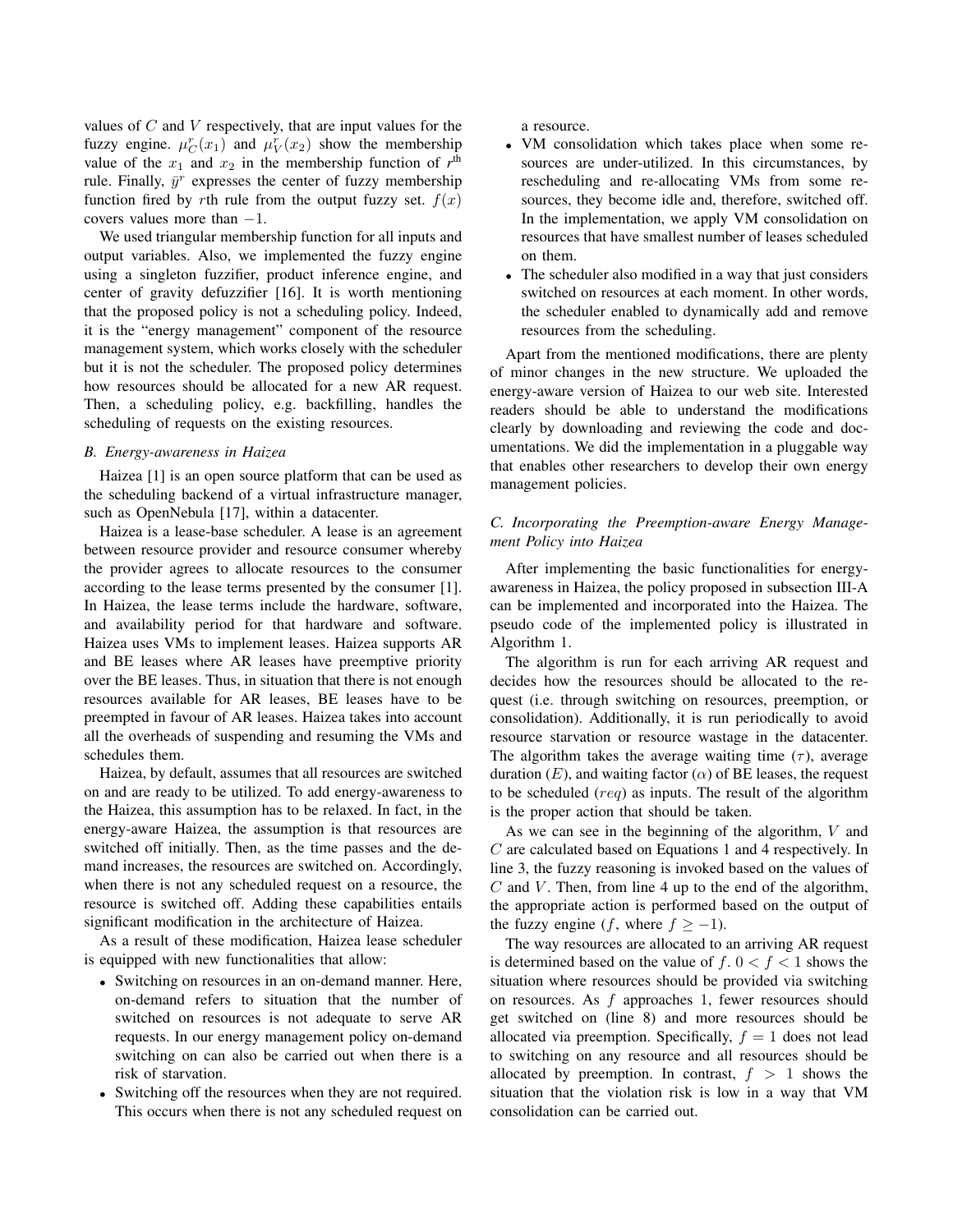Algorithm 1 Preemption-aware Energy Management Policy (PEMP).

**Require:**  $\alpha, \tau, P, E, L, req$ 1.  $V \leftarrow \tau/(\alpha \cdot E)$ 2.  $C \leftarrow L/(P \cdot T)$ 3.  $f \leftarrow FuzzyReasoning(V, C)$ 4. if  $f \leq 1$  then 5. if  $f < 0$  then 6.  $Num \leftarrow getNumNodes (req)$ 7. else if  $f > 0$  and  $f < 1$  then 8.  $Num \leftarrow getNumNodes (req) * (1 - f)$ 9. end if 10. SwitchOnNodes(Num) 11. else 12. /\*Consolidation\*/ 13.  $Num \leftarrow getNumNodes (req) * (f - 1)$ 14.  $minNode \leftarrow Required (reg.start Time)$ 15. if  $minNode \leq (NumSwitchOn - Num)$  then 16. Consolidate(Num) 17. end if 18. end if

For consolidation (line 12 onwards), after deciding how many of the resources can be consolidated (line 13), we must know if switching off that many resources affect currently scheduled AR leases or not. Therefore, we calculate the minimum number of resources required at that time (line 14). If switching off resources do not affect AR leases (line 15), then the consolidation is carried out (line 16). For consolidation, we use a greedy approach and consider the resources that have minimum leases scheduled on them.

### IV. PERFORMANCE EVALUATION

In this section, we discuss different performance metrics considered, and then the scenario in which the experiments were carried out. Finally, experimental results are discussed.

#### *A. Experimental Setup*

To have a realistic evaluation, the experiments are carried out based on real traces from the Blue Horizon cluster [18] in San-Diego Supercomputer Center (SDSC). Therefore, we consider a datacenter with 512 single-CPU nodes, each having 1GB of memory, 1Gbps bandwidth between them. Aggressive backfilling [19] is used as the scheduling policy in the datacenter. We also assume that each node can run one VM. However, our proposed policy encompasses multi-core systems where multiple VMs can exist in the same node.

*1) Baseline Policies:* We evaluate the proposed policy against 2 other policies which are used as a benchmarks. Details of these policies are described below:

• *Greedy Energy Saver Policy (GESP):* For the sake of energy conservation, this policy switches on the minimum number of resources required for AR requests. Then, BE requests can be scheduled in the remaining available time slots (we call it scheduling fragments) of AR leases.

• *SLA-oriented Energy Saving Policy (SESP):* This policy favours the BE requests by trying to ensure that the MAWT is not violated. Therefore, whenever the violation risk is high ( $V \geq 1$ ), the policy switches on resources based on the number of resources required by the request.

In the implementation of PEMP we have considered waiting factor as 5 ( $\alpha = 5$ ).

*2) Workload Model:* To have a combination of AR and BE requests, similar to Sotomayor et al. [7], [1], we extract 30 days of job submissions from the trace (5545 submissions) and treat them as BE requests. Then, an additional set of AR requests are interleaved into the trace. We keep BE requests fixed and generate 72 different workloads by varying AR request characteristics as follows:

- $\rho$ , the aggregate duration of all AR requests within a workload which is computed as a percentage of the total CPU hours in the whole workload. We investigate values of  $\rho = 5\%, 10\%, 15\%, 20\%, 25\%, 30\%$ . The reason that we do not explore larger values for  $\rho$  is that, in practice, the datacenters' utilization is between 30% to 50% [14], [20]. Considering that the trace's utilization (BE requests) is 34.8%, the overall utilization (BE and AR) is between 39.8% up to 64.8%.
- $\delta$ , the average duration of AR requests. In the experiments we explore the values of  $\delta = 1, 2, 3, 4$  hours which is similar to the trace's duration. For generating the duration of AR requests, we select the duration randomly in the range of  $\delta \pm 30$  minutes.
- $\theta$ , the number of nodes requested by each request. For this parameter we use 3 distinct ranges, namely, *small* (between 1 and 24). *medium* (between 25 and 48), and *large* (between 49 and 72). We choose the number of requested nodes for each request based on a uniform distribution.

Based on the above parameters we can work out how many AR requests are going to be generated. Using the number of generated AR requests in 30 days, we can find out the average arrival rate of AR requests in each day  $(\lambda)$ . Then, the individual interval between two AR requests is randomly selected in the range of  $(\lambda - 1)$  hour and  $\lambda + 1$ hour).

To investigate the impact of each parameter, in each experiment, we modify one of the above parameters while keeping the rest constant. When we modify  $\rho$ , we keep  $\delta = 3$  hours and  $\theta = \text{medium}$ . When  $\delta$  is changed, we keep  $\rho = 15\%$  and  $\theta = \text{medium}$ . Finally, when  $\theta$  is modified, the values of  $\rho = 15\%$  and  $\delta = 3$  hours. It is worth mentioning that changing  $\delta$  and  $\theta$  are performed in a way that the aggregate duration of all AR requests  $(\rho)$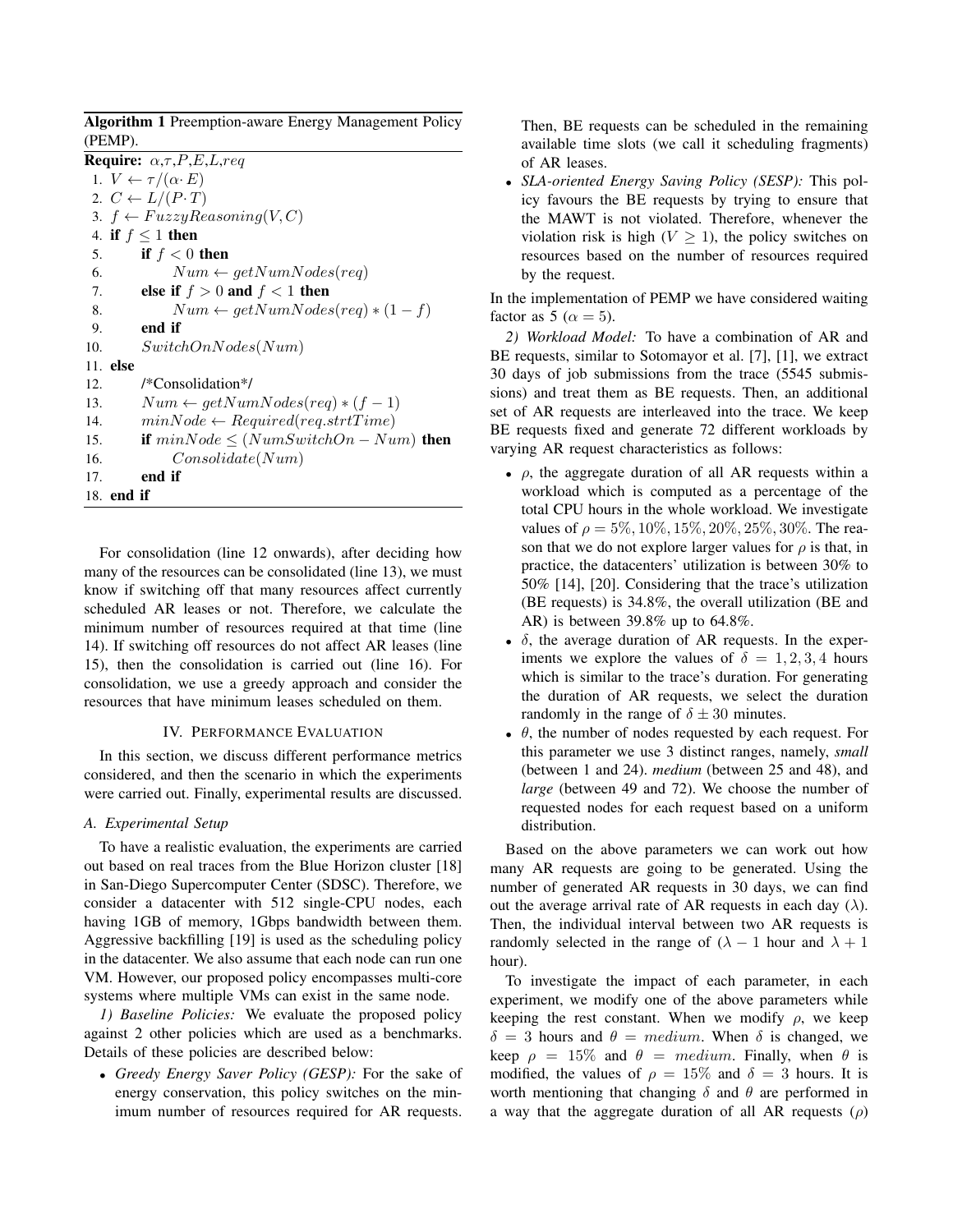

Figure 1. Power consumption of different policies. The experiment is performed by modifying: (a) the percentage of time taken by AR requests  $(\rho)$  where  $\delta$  = 3 hours and  $\theta$  = medium (b) the average duration of AR requests (δ) changes (in hours) where  $\rho$  = 15% and  $\theta$  = medium (c) the average size of AR requests ( $\theta$ ) where  $\rho = 15\%$  and  $\delta = 3$ .

remains constant. This implies that increasing  $\delta$  or  $\theta$  lead to fewer AR requests.

The results of the experiments are studied from the practical and statistical perspectives. In statical analyses we applied T-student tests and we ensured about the normality of the underlying data.

Overheads involved in dealing with VMs such as suspend/resume time, and boot up and shut down time are also considered by Haizea and they are calculated according to Sotomayor et al. [1]. To measure the energy consumption of the cluster, we use the consumption information provided by the results of SPECpower benchmark<sup>3</sup>. Based on these information, the consumption of a resource with similar configuration is on average 117 watts, when it is utilized.

### *B. Experimental Results*

*1) Energy Consumption:* In this experiment we measure the amount of energy consumed by each policy to run the workload trace. To measure the energy consumption, we calculate the overall time that the datacenter resources were switched on and we report the results in kWh.

Figure 1, expresses the amount of energy consumed when different policies are applied. In all subfigures of this figure we notice that GESP leads to the lowest energy consumption since it conservatively switches on resources (i.e., when they are required by AR requests).

More specifically, Figure 1(a) illustrates that PEMP remarkably consumes less energy than SESP (around 18% or 4000 kWh) when a considerable portion of requests are AR (more than 25%). However, PEMP and SESP are performing very similar when the proportion of AR requests are low (less than 25%). In fact, when the proportion of AR requests is low, preemption does not take place frequently, and, therefore, BE requests have more opportunity for running. Thus, policies that try to avoid violation do not come to the picture and result into the similar amount of consumed energy.

In Figure 1(b) and 1(c), we observe a decrease in energy consumption of GESP. The reason is that GESP switches on resources when there is an AR request. However, when the AR requests are long (Figure  $1(b)$ ) or their size are big (Figure 1(c)), fewer AR requests are generated, as discussed in Section IV-A2, to keep the proportion of AR requests constant. Accordingly, fewer resources are switched on and thus the energy consumption is reduced.

Additionally, in Figure 1(b) and 1(c), we observe that PEMP considerably consumes less energy than SESP. Particularly, when AR requests become shorter (Figure 1(b)), the difference becomes more significant. T-test analysis between PEMP and SESP, in Figure 1(b), for durations less than 4 hours shows that 95% confidence interval of the average difference is  $(193.5, 2830.1)$  kWh  $(P-value<0.001)$ . Also, 95% confidence interval of the average difference between PEMP and SESP, in Figure 1(c), is (360.8, 2030) kWh (P-value=0.04). These values suggest that the difference between PEMP and SESP is statistically and practically significant. In fact, when AR requests are small or short, more gaps remain for scheduling BE requests. Thus, violation risk for BE requests is reduced which leads to more consolidation opportunity and less energy consumption.

In Figure 1(b), we notice that the energy consumption resulted from PEMP rises as the duration of AR requests increases (specially, when the duration is 4 hours). The reason is that when the AR requests are long (i.e. duration is increased), BE leases are postponed in scheduling for a long time. Therefore, the resources have to remain switched on for longer time and this implies more energy consumption.

*2) Maximum Average Waiting Time Violation Rate (violation rate*): In this experiment, we measure the percentage of violations from the MAWT that has taken place when different policies are applied. For this purpose, we report the percentage of BE requests that their waiting time was beyond the MAWT.

Results of the experiment, in all subfigures of Figure 2, reveal that PEMP is performing very close to SESP. However, the energy consumption resulted from these policies (see

<sup>3</sup>http://www.spec.org/power-ssj2008/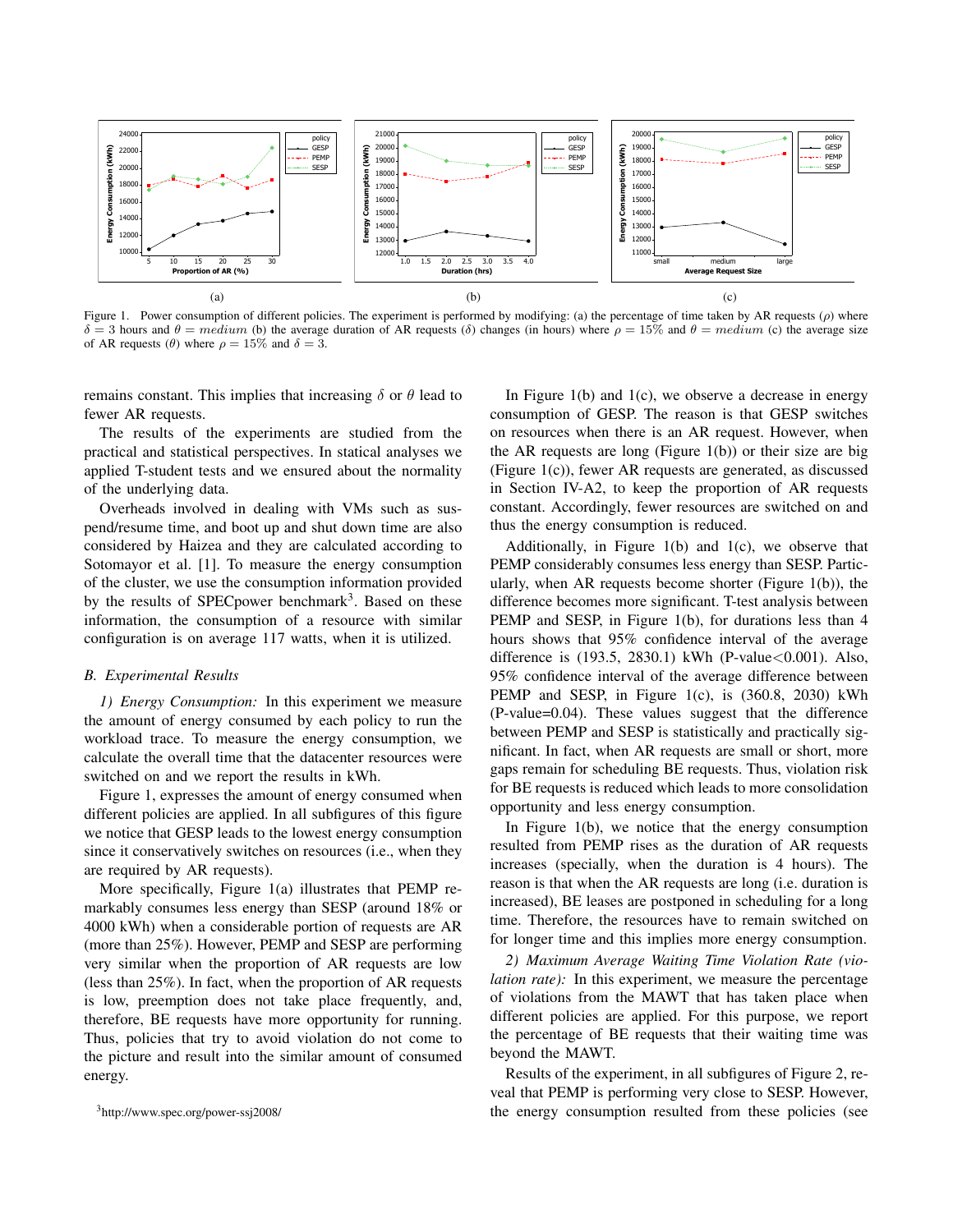

Figure 2. Percentage of maximum waiting time violation resulted from different policies. The experiment is performed by modifying: (a) the percentage of time taken by AR requests ( $\rho$ ) where  $\delta = 3$  hours and  $\theta = \text{medium}$  (b) the average duration of AR requests ( $\delta$ ) changes (in hours) where  $\rho = 15\%$ and  $\theta = \text{medium}$  (c) the average size of AR requests ( $\theta$ ) where  $\rho = 15\%$  and  $\delta = 3$ .

Figure 1) show that PEMP leads to less energy consumption without increasing the violation rate. Additionally, in all of the subfigures, as expected, GESP leads to very high violation rates due to switching on few resources.

Subfigures of Figure 2, express that the violation rate of SESP and PEMP are almost unchanged as  $\rho$ ,  $\delta$ , and  $\theta$  vary. This does not mean that the violation rate is not dependent on these parameters. In fact, in these policies the number of switched on resources are changed as  $\rho$ ,  $\delta$ , and  $\theta$  are altered (see Figure 1) and, therefore, the violation rate does not vary significantly.

### V. CONCLUSION

In this paper, we investigated the VM preemption as a way to reduce energy consumption in datacenters, where some requests have preemptive priority over the others. Our proposed energy management policy (PEMP) applies a fuzzy reasoning engine to determine if the resources for a request have to be allocated through switching on resources, preemption, consolidation, or a combination of these. We implemented PEMP in Haizea, as a real scheduling platform for datacenters, and evaluated under realistic conditions. Experimental results reveal that PEMP reduces the energy consumption by up to 18% (4000 kWh), over the course of 30 days, and without significant starvation of lower priority requests, compared to other baseline policies. In future we plan to consider the impact of VM migration as another possible action in preemption. Additionally, we plan to investigate the effect of consolidation policies on the proposed policy.

#### **REFERENCES**

- [1] B. Sotomayor, K. Keahey, and I. Foster, "Combining batch execution and leasing using virtual machines," in *Proceedings of the 17th International Symposium on High Performance Distributed Computing*, USA, 2008, pp. 87–96.
- [2] J. Walters, B. Bantwal, and V. Chaudhary, "Enabling interactive jobs in virtualized data centers," *Cloud Computing and Applications*, 2008.
- [3] P. Xavier, W. Cai, and B.-S. Lee, "A dynamic admission control scheme to manage contention on shared computing resources," *Concurrency and Computing: Practice and Experience*, vol. 21, pp. 133–158, February 2009.
- [4] R. Kettimuthu, V. Subramani, S. Srinivasan, T. Gopalsamy, D. K. Panda, and P. Sadayappan, "Selective preemption strategies for parallel job scheduling," *International Journal of High Performance and Networking (IJHPCN)*, vol. 3, no. 2/3, pp. 122–152, 2005.
- [5] M. Amini Salehi, B. Javadi, and R. Buyya, "Resource provisioning based on leases preemption in InterGrid," in *Proceeding of the 34th Australasian Computer Science Conference (ACSC 2011)*, Perth, Australia, 2011, pp. 25–34.
- [6] M. A. Salehi, B. Javadi, and R. Buyya, "Qos and preemption aware scheduling in federated and virtualized grid computing environments," *Journal of Parallel and Distributed Computing (JPDC)*, vol. 72, no. 2, pp. 231–245, 2012.
- [7] B. Sotomayor, R. S. Montero, I. M. Llorente, and I. Foster, "Resource leasing and the art of suspending virtual machines," in *Proceedings of the 11th IEEE International Conference on High Performance Computing and Communications*, Washington, DC, USA, 2009, pp. 59–68.
- [8] M. A. Salehi, B. Javadi, and R. Buyya, "Preemption-aware admission control in a virtualized grid federation," in *Proceeding of 26th International Conference on Advanced Information Networking and Applications (AINA'12)*, Japan, 2012, pp. 854–861.
- [9] A. Beloglazov and R. Buyya, "Optimal online deterministic algorithms and adaptive heuristics for energy and performance efficient dynamic consolidation of virtual machines in cloud data centers," *Concurrency and Computation: Practice and Experience*, 2011.
- [10] H. Lagar-Cavilla, J. Whitney, A. Scannell, P. Patchin, S. Rumble, E. De Lara, M. Brudno, and M. Satyanarayanan, "Snowflock: rapid virtual machine cloning for cloud computing," in *Proceedings of the 4th ACM European conference on Computer systems*. ACM, 2009, pp. 1–12.
- [11] J. Berral, Í. Goiri, R. Nou, F. Julià, J. Guitart, R. Gavaldà, and J. Torres, "Towards energy-aware scheduling in data